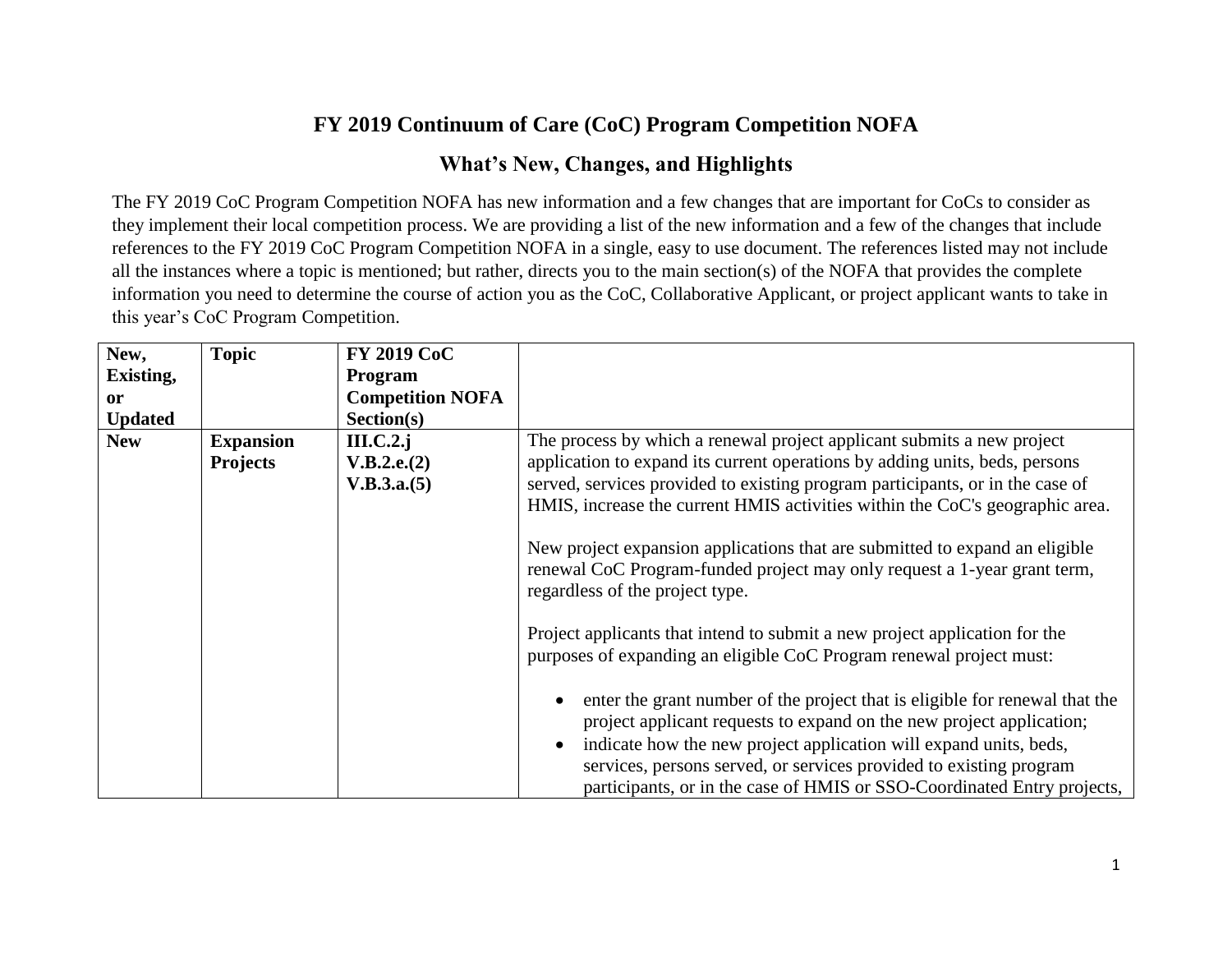|            |                                                                                          |                                                  | how the current activities will be expanded for the CoC's geographic<br>area; and<br>ensure the funding request for the expansion grant is within the funding<br>parameters allowed under the reallocation or bonus funding amounts<br>available.                                                                                                                                                                                                                                                                                                                                                                                                                                                                                                                                                                                                                                                                                                                                                                                                                                                                                                                                                                                                                                                                                                                                             |
|------------|------------------------------------------------------------------------------------------|--------------------------------------------------|-----------------------------------------------------------------------------------------------------------------------------------------------------------------------------------------------------------------------------------------------------------------------------------------------------------------------------------------------------------------------------------------------------------------------------------------------------------------------------------------------------------------------------------------------------------------------------------------------------------------------------------------------------------------------------------------------------------------------------------------------------------------------------------------------------------------------------------------------------------------------------------------------------------------------------------------------------------------------------------------------------------------------------------------------------------------------------------------------------------------------------------------------------------------------------------------------------------------------------------------------------------------------------------------------------------------------------------------------------------------------------------------------|
|            |                                                                                          |                                                  | To apply for an expansion grant, project applicants must submit separate<br>renewal and new project applications and submit a single renewal application<br>that includes the combined information from the renewal and new project<br>applications. While the renewal and new projects will be ranked by the CoC,<br>the combined expansion project will not be ranked and if selected for<br>conditional award will take the ranked position of the stand-alone renewal<br>project and the separate new project will be removed from the ranking resulting<br>in project applications below to slide up one ranked position. However, if the<br>combined renewal expansion project is also part of a fully consolidated project<br>application, the project application will follow the ranking process for<br>consolidated projects outlined in Section II.B.5 and if the combined expansion<br>and fully consolidated project is selected for conditional award, the ranked<br>position of the stand-alone renewal project and the new project will be removed<br>from the ranking resulting in project applications below to slide up one ranked<br>position. If HUD determines the combined expansion project is ineligible,<br>HUD will review the renewal and new project applications separately as these<br>projects will retain their ranked position on the CoC Project listings. |
| <b>New</b> | Youth<br><b>Homeless</b><br><b>Demonstration</b><br>Program<br>(YHDP)<br><b>Renewals</b> | <b>II.B.6</b><br>II.B.10.f.(1)(c)<br>V.B.2.c.(1) | YHDP projects that were initially awarded in FY 2016 may be eligible for<br>renewal in the FY 2019 CoC Program Competition provided they meet the<br>requirements of the CoC Program and will have an operating end date in<br>Calendar Year (CY) 2020 (between January 1, 2020 and December 31, 2020).<br>The following are applicable to YHDP projects renewing in the FY 2019 CoC<br>Program Competition:<br>may only request 1 year of renewal funding; and<br>if the project applicant has more than one YHDP project that is eligible                                                                                                                                                                                                                                                                                                                                                                                                                                                                                                                                                                                                                                                                                                                                                                                                                                                   |
|            |                                                                                          |                                                  | for renewal in FY 2019, the project applicant can consolidate the                                                                                                                                                                                                                                                                                                                                                                                                                                                                                                                                                                                                                                                                                                                                                                                                                                                                                                                                                                                                                                                                                                                                                                                                                                                                                                                             |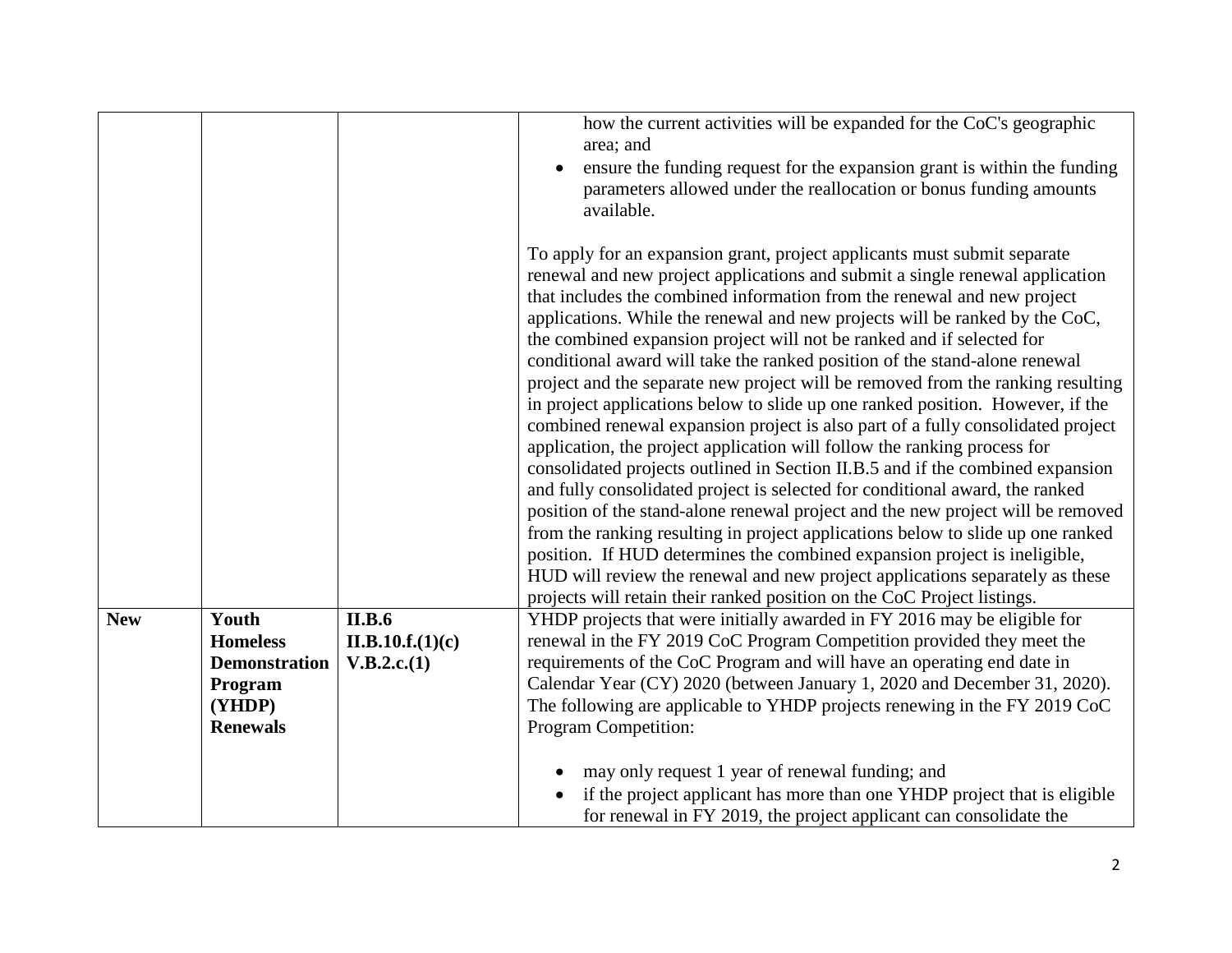|                |                      |                   | renewing YHDP projects through the renewal application provided it<br>follows the process outlined in Section II.B.5 of this NOFA.                                                                                                   |
|----------------|----------------------|-------------------|--------------------------------------------------------------------------------------------------------------------------------------------------------------------------------------------------------------------------------------|
|                |                      |                   | A YHDP project that requested and received a waiver and wishes to continue<br>those activities permitted by the waiver must attach a new waiver request to the<br>FY 2019 renewal application that will be reviewed by HUD.          |
|                |                      |                   | YHDP projects cannot use the reallocation process, consolidate with a non-<br>YHDP project, nor use the expansion processes outlined in Section II.C.2.j of<br>this NOFA.                                                            |
|                |                      |                   | YHDP projects renewing for the first time in the FY 2019 CoC Program<br>Competition must serve youth experiencing homelessness, including<br>unaccompanied and pregnant youth, where no member of the household is<br>older than 24. |
|                |                      |                   | All YHDP renewal project applications are limited to a 1-year grant term and<br>one year of funding                                                                                                                                  |
| <b>Updated</b> | <b>Domestic</b>      | <b>II.B.3</b>     | Up to \$50 million is available for the DV Bonus which will provide housing                                                                                                                                                          |
|                | <b>Violence (DV)</b> | <b>II.B.10.e</b>  | and services to survivors of domestic violence, dating violence, and stalking. A                                                                                                                                                     |
|                | <b>Bonus</b> – New   | III.C.2.h         | CoC may apply for up to 10 percent of its Preliminary Pro Rata Need (PPRN),                                                                                                                                                          |
|                | <b>Applications</b>  | V.B.2.d.(10)      | or a minimum of \$50,000, whichever is greater, or a maximum of \$5 million.                                                                                                                                                         |
|                |                      | V.B.3.a.(4)       | The types of project allowable under the DV Bonus are:                                                                                                                                                                               |
|                |                      | V.B.3.a.(5)       |                                                                                                                                                                                                                                      |
|                |                      | <b>VIII.A.2.d</b> | Rapid Re-housing (PH-RRH) projects.                                                                                                                                                                                                  |
|                |                      |                   | Joint TH and PH-RRH component projects as defined in Section                                                                                                                                                                         |
|                |                      |                   | II.C.3.m of this NOFA                                                                                                                                                                                                                |
|                |                      |                   | SSO Projects for Coordinated Entry (SSO-CE) to implement policies,                                                                                                                                                                   |
|                |                      |                   | procedures, and practices that equip the CoC's coordinated entry to                                                                                                                                                                  |
|                |                      |                   | better meet the needs of survivors of domestic violence, dating violence,                                                                                                                                                            |
|                |                      |                   | or stalking (e.g., to implement policies and procedures that are trauma-                                                                                                                                                             |
|                |                      |                   | informed, client-centered or to better coordinate referrals between the                                                                                                                                                              |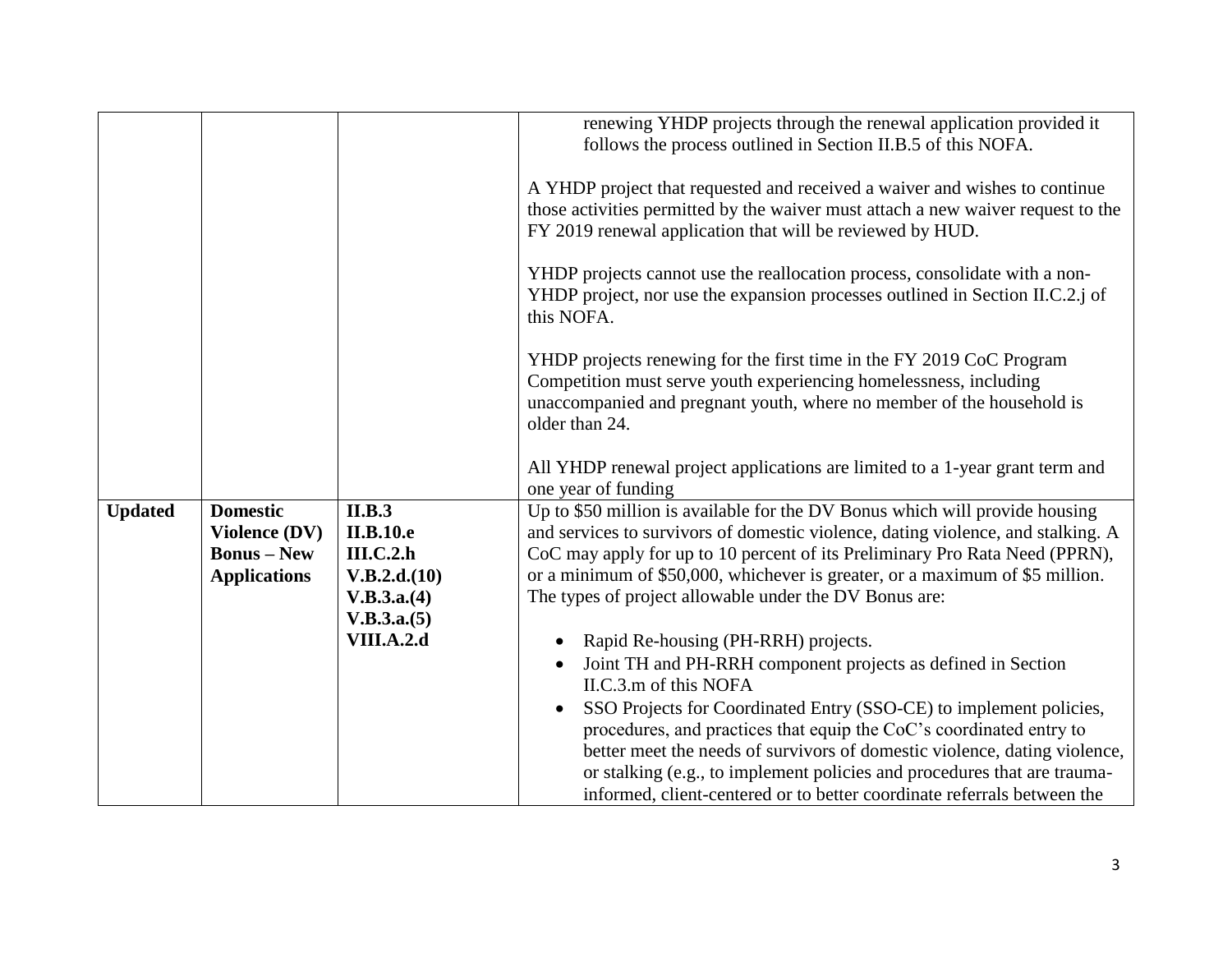|                |                     |                      | CoC's coordinated entry and the victim service providers coordinated<br>entry system where they are different).                                                                                                                                                                                                                                                                                                                                                                                                                                                                           |
|----------------|---------------------|----------------------|-------------------------------------------------------------------------------------------------------------------------------------------------------------------------------------------------------------------------------------------------------------------------------------------------------------------------------------------------------------------------------------------------------------------------------------------------------------------------------------------------------------------------------------------------------------------------------------------|
|                |                     |                      | A CoC can only submit one project application for an SSO-CE project. A CoC<br>may apply for any number of PH-RRH and Joint TH and PH-RRH component<br>provided each project is at least \$25,000.                                                                                                                                                                                                                                                                                                                                                                                         |
|                |                     |                      | CoC may apply to expand an existing renewal project in accordance with<br>Section III.C.2.h of the NOFA, that is not dedicated to serving survivors of<br>domestic violence, dating violence, or stalking that meet the definition of<br>homeless in paragraph (4) of 24 CFR 578.3 to dedicate additional units, beds,<br>persons served, or services provided to existing program participants to this<br>population.                                                                                                                                                                    |
|                |                     |                      | DV Bonus projects will be reviewed for eligibility and threshold requirements<br>and will be selected based on the CoC Application score plus other criterion<br>specified in Section III.B.10.e of the NOFA. CoCs are required to rank all DV<br>Bonus projects on the New Project Listing of the CoC Priority Listing with a<br>unique rank number. If a DV Bonus project is selected for conditional award<br>with DV Bonus funds, the project will be removed from the CoC's New Project<br>Listing and all projects ranked below the DV Bonus project will slide up one<br>position. |
|                |                     |                      | If a DV Bonus project is not selected with DV Bonus funds (i.e., the CoC did<br>not meet the requirements for DV Bonus funds or HUD exhausted DV Bonus<br>funds on higher scoring CoC Applications, the DV Bonus project will be<br>reclassified as a new project and will be considered for selection based on its<br>ranked position.                                                                                                                                                                                                                                                   |
| <b>Updated</b> | <b>CoC Bonus</b>    | <b>CoC Bonus:</b>    | CoCs may submit new project applications under the CoC Bonus and                                                                                                                                                                                                                                                                                                                                                                                                                                                                                                                          |
|                | and                 | <b>III.B.2.c</b>     | reallocation process. In the FY 2019 CoC Program Competition, HUD will                                                                                                                                                                                                                                                                                                                                                                                                                                                                                                                    |
|                | <b>Reallocation</b> |                      | allow projects and CoCs to combine CoC Bonus and reallocation available                                                                                                                                                                                                                                                                                                                                                                                                                                                                                                                   |
|                |                     | <b>Reallocation:</b> | funding in a single project as both new CoC Bonus and new projects created                                                                                                                                                                                                                                                                                                                                                                                                                                                                                                                |
|                |                     | III.B.2.t            | through the reallocation process have the same eligible new components:                                                                                                                                                                                                                                                                                                                                                                                                                                                                                                                   |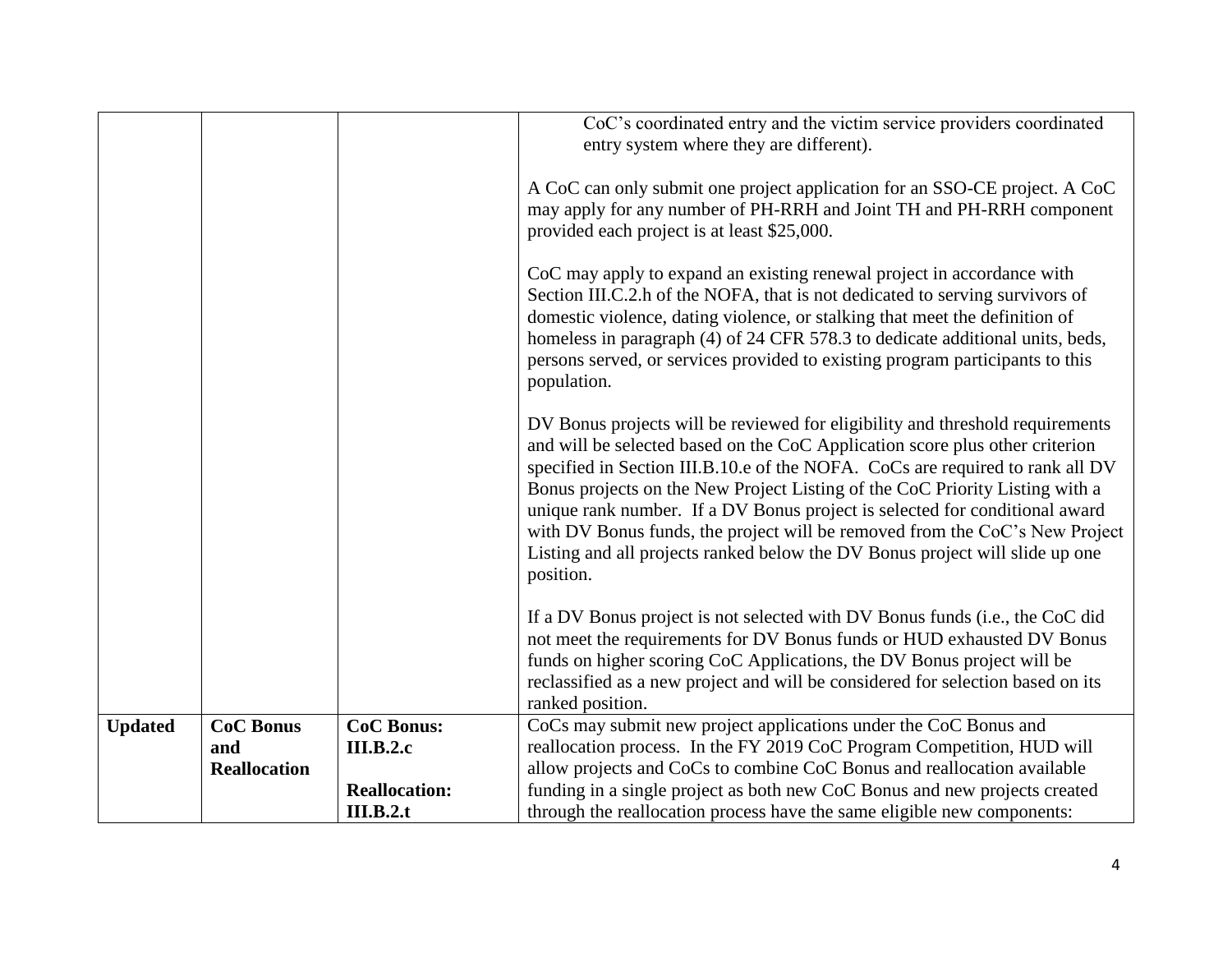|                |                      | <b>Both:</b><br>V.B.2.d.(1)<br>V.B.3.a.(3)<br>V.B.3.a.(5) | PH-PSH;<br>PH-RRH;<br>Joint TH and PH-RRH<br>HMIS (dedicated); and<br>SSO-CE.<br><b>CoC Bonus:</b> A CoC is eligible to apply for up to 5 percent of its Final Pro Rata<br>Need (FPRN), or 25 percent of the CoC's Preliminary Pro Rata Need (PPRN)<br>minus its ARD, whichever is greater and may apply for more than one bonus                                                                                                                                                                                                             |
|----------------|----------------------|-----------------------------------------------------------|----------------------------------------------------------------------------------------------------------------------------------------------------------------------------------------------------------------------------------------------------------------------------------------------------------------------------------------------------------------------------------------------------------------------------------------------------------------------------------------------------------------------------------------------|
|                |                      |                                                           | project provided it has demonstrated the ability to actively review performance<br>of existing CoC Program-funded projects and has a standard process for<br>reallocating funding from lower performing projects to create new higher<br>projects as outlined in Section VII.B.1.c of the NOFA.                                                                                                                                                                                                                                              |
|                |                      |                                                           | <b>Reallocation:</b> CoCs can shift funds in whole or part from existing eligible<br>renewal projects to create one or more new projects without decreasing the<br>CoC's ARD. New projects created through reallocation must meet the<br>requirements set forth in Section II.B.1 of the NOFA and the project eligibility<br>and project quality thresholds established by HUD in Sections V.C.3.b and<br>V.C.3.c of the NOFA. CoCs may only reallocate eligible renewal projects that<br>have previously been renewed under the CoC Program |
|                |                      |                                                           | Because new project applications may be created through the CoC Bonus or<br>reallocation, if HUD determines that a project applicant or a CoC incorrectly<br>classified one or more new projects as CoC Bonus or reallocation, HUD may<br>reclassify the project(s) as either CoC Bonus or reallocation if the CoC<br>exceeded either its CoC Bonus or reallocation amount.                                                                                                                                                                  |
| <b>Updated</b> | Tier 1 and<br>Tier 2 | <b>II.B.10</b>                                            | Tier 1 is equal to 100 percent of the combined Annual Renewal Amount (ARA)<br>for all projects eligible for renewal for the first time plus 94 percent of the                                                                                                                                                                                                                                                                                                                                                                                |
|                |                      |                                                           | combined ARAs for all other projects eligible for renewal.                                                                                                                                                                                                                                                                                                                                                                                                                                                                                   |
|                |                      |                                                           | Tier 2 is the difference between Tier 1 and the CoC's ARD plus any amount<br>available for CoC Bonus projects (not including amounts available for DV                                                                                                                                                                                                                                                                                                                                                                                        |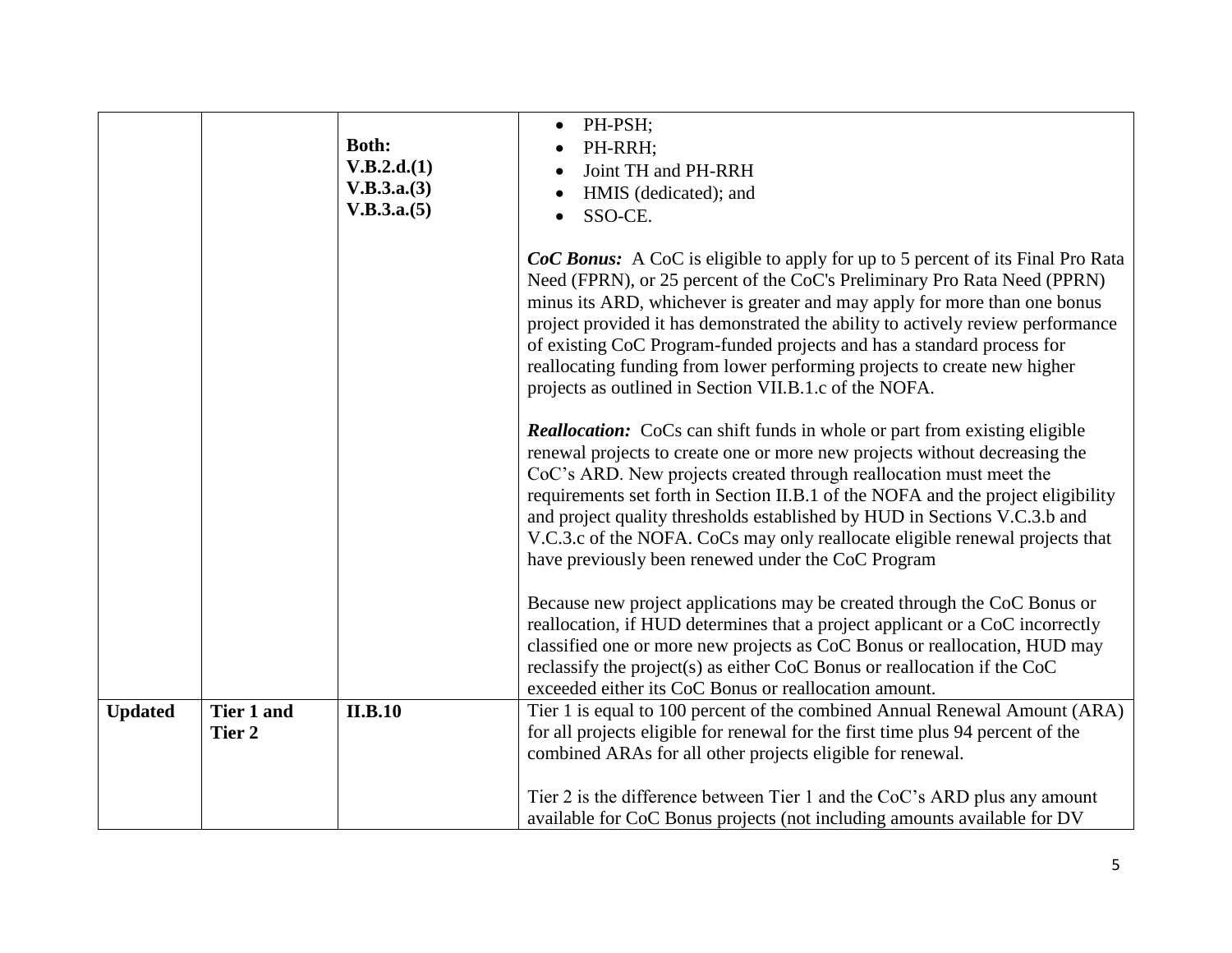|                |                |               | Bonus projects) and before adjustments are made to permanent housing leasing,    |
|----------------|----------------|---------------|----------------------------------------------------------------------------------|
|                |                |               | operating, and rental assistance budget line items based on changes to Fair      |
|                |                |               | Market Rent (FMR) as described in Section III.K of the NOFA.                     |
|                |                |               |                                                                                  |
|                |                |               | All project applications except CoC planning and UFA Costs project must be       |
|                |                |               | ranked. Project applications that must be ranked include: all new reallocation,  |
|                |                |               | CoC Bonus, DV Bonus, and renewal project applications including Youth            |
|                |                |               | Homeless Demonstration Program (YHDP) renewal project applications.              |
|                |                |               | DV Bonus projects will be reviewed for eligibility and threshold requirements    |
|                |                |               | and will be selected based on the CoC Application score plus other criterion     |
|                |                |               | specified in Section III.B.10.e of the NOFA. If the DV Bonus project             |
|                |                |               | application is selected for conditional award with DV Bonus funds, HUD will      |
|                |                |               | remove the DV Bonus project from the CoC's ranking and projects under the        |
|                |                |               | DV Bonus will move up one rank position. If the DV Bonus project is not          |
|                |                |               | selected with DV Bonus funds, HUD will retain the DV Bonus project in its        |
|                |                |               | ranked position and consider the project for conditional award under the regular |
|                |                |               | bonus amount available to the CoC.                                               |
| <b>Updated</b> | <b>Ranking</b> | I.E.2         | HUD will continue to require Collaborative Applicants to rank all projects,      |
|                |                | <b>II.B.9</b> | except CoC planning and Unified Funding Agency (UFA) Costs projects, in          |
|                |                | II.B.10.b.(2) | two tiers as described Sections II.B.10. a and b of the NOFA.                    |
|                |                |               |                                                                                  |
|                |                |               | All project applications approved by the CoC must be listed on the CoC           |
|                |                |               | Priority Listing in rank order, except project applications for CoC planning and |
|                |                |               | UFA Costs which will not be ranked, to establish the project applications        |
|                |                |               | located within Tier 1 and the project applications located within Tier 2.        |
|                |                |               |                                                                                  |
|                |                |               | CoCs are required to rank all DV Bonus projects on the New Project Listing of    |
|                |                |               | the CoC Priority Listing with a unique rank number. If a project application     |
|                |                |               | designated as DV Bonus is conditionally selected by HUD with DV Bonus            |
|                |                |               | funds, HUD will remove the ranked DV Bonus project from the New Project          |
|                |                |               | Listing and all other project applications ranked below the DV Bonus project     |
|                |                |               | will slide up one rank position. If the DV Bonus project is not selected with    |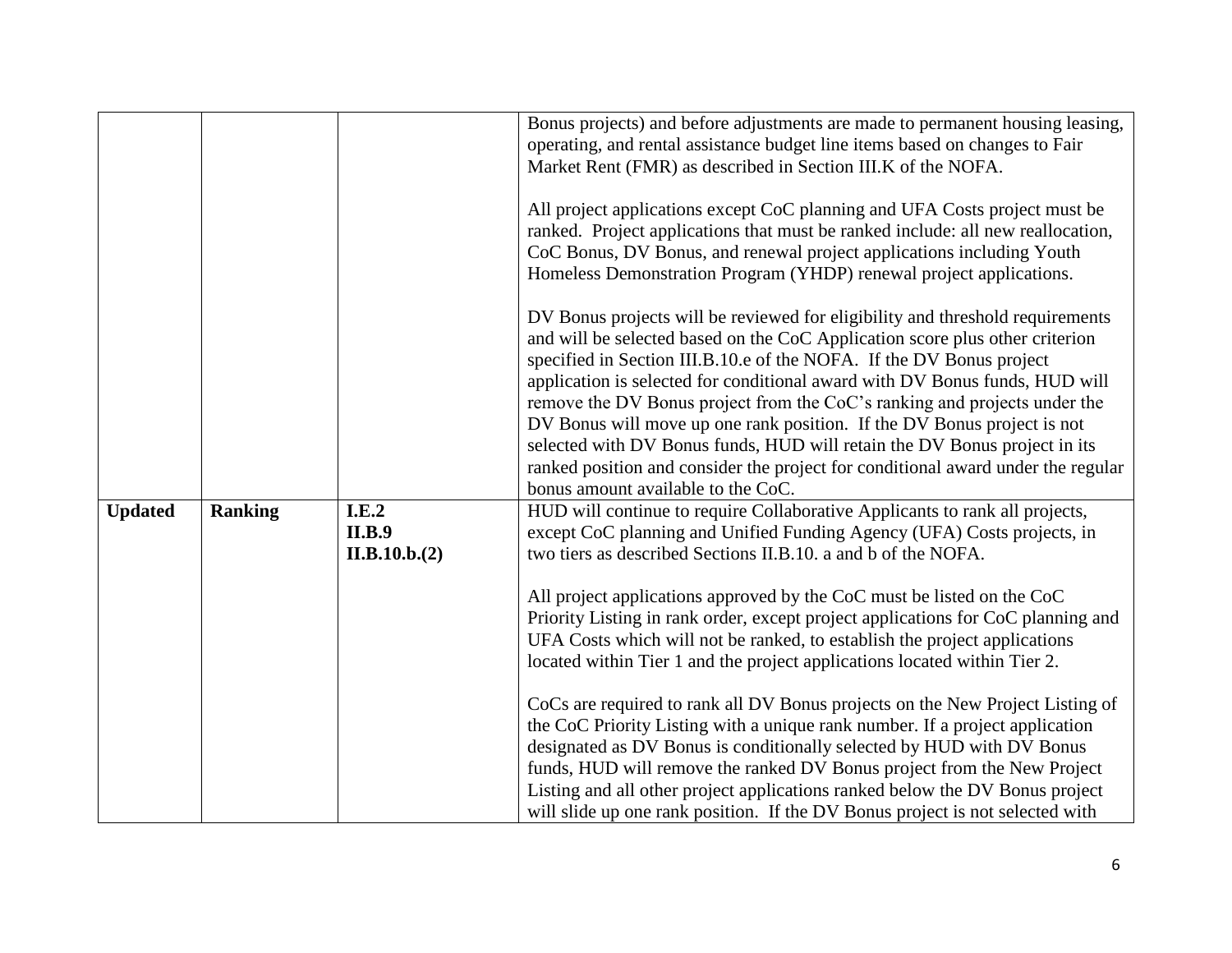|                                    |                  | DV Bonus funds, HUD will retain the DV Bonus project in its ranked position<br>and consider the project for conditional award under the regular bonus amount<br>available to the CoC.                                                                                                                                                                                                                                                                                                                                                                                                                                             |
|------------------------------------|------------------|-----------------------------------------------------------------------------------------------------------------------------------------------------------------------------------------------------------------------------------------------------------------------------------------------------------------------------------------------------------------------------------------------------------------------------------------------------------------------------------------------------------------------------------------------------------------------------------------------------------------------------------|
| <b>Transition</b><br><b>Grants</b> | <b>III.C.3.v</b> | Project applicants can transition an existing renewable component (e.g., TH)<br>to another component (e.g., PH-RRH). To take advantage of the transition<br>grant, the project applicant must use the reallocation process to eliminate at<br>least one an existing eligible renewal component to a project for one of the<br>eligible new project components: PH-PSH, PH-RRH, Joint TH and PH-<br>RRH, dedicated HMIS, or SSO-CE. The term of the new grant must be for 1<br>year. A project applicant can transition more than one existing component to<br>create a new component provided the following requirements are met: |
|                                    |                  | the project applicant for the new grant is the same as the recipient for<br>the eligible renewal grant(s) being eliminated; and<br>the project applicant provides the grant number(s) of the project(s)<br>being eliminated to create the new project; and<br>a copy of the most recently awarded project application(s) of the<br>projects being eliminated through reallocation to create the new<br>project (in most cases this will be a copy of the FY 2018 project<br>application) is attached in the new project application.                                                                                              |
|                                    |                  | To create a Transition Grant, the CoC must wholly eliminate one or more<br>projects and use those funds to create the single, new transition grant.<br>The FY 2019 CoC Program Competition NOFA also requires:                                                                                                                                                                                                                                                                                                                                                                                                                    |
|                                    |                  | No more than 50 percent of each transition grant may be used for<br>costs of eligible activities of the project(s) eliminated to create the<br>new project;<br>transition grants in this Competition are eligible for renewal in<br>subsequent fiscal years for eligible activities of the new program<br>component; and                                                                                                                                                                                                                                                                                                          |
|                                    |                  |                                                                                                                                                                                                                                                                                                                                                                                                                                                                                                                                                                                                                                   |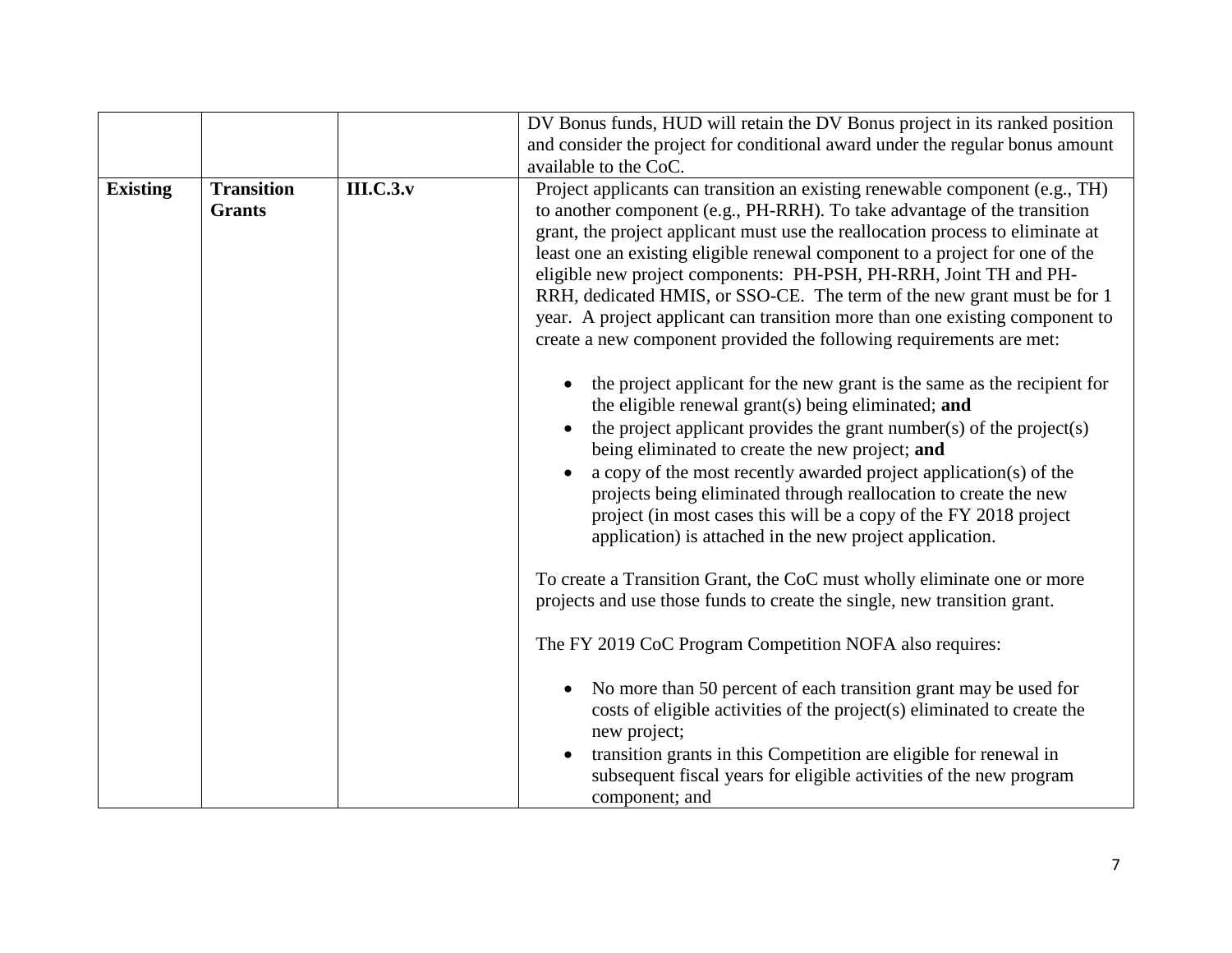|                 |                       |                  | to be eligible to receive a transition grant, the renewal project<br>applicant must have the consent of its Continuum of Care and meet<br>the standards outlined in Section III.C.3.t of the NOFA. To meet the<br>criteria, by approving and ranking a transition grant project<br>application on the New Project Listing, the CoC gives its consent for<br>the transition.                                                                                                                                |
|-----------------|-----------------------|------------------|------------------------------------------------------------------------------------------------------------------------------------------------------------------------------------------------------------------------------------------------------------------------------------------------------------------------------------------------------------------------------------------------------------------------------------------------------------------------------------------------------------|
|                 |                       |                  | Transition grants cannot use the consolidation process in the FY 2019 CoC<br>Program Competition.                                                                                                                                                                                                                                                                                                                                                                                                          |
|                 |                       |                  | Transition grants must meet all FY 2019 CoC Program Competition<br>eligibility and threshold requirements (Sections V.C.3.b and V.C.3.c of the<br>NOFA) and if conditionally selected:                                                                                                                                                                                                                                                                                                                     |
|                 |                       |                  | the operating year start date of the new grant will be the date after the<br>end of the pervious grant term for the expiring component;<br>if more than one eligible renewal project was reallocated to create a<br>$\bullet$<br>single transition grant, HUD will use the day after the end of the<br>earliest expiring grant term; and<br>the project will have 1 year to fully transition from the original<br>component to the new component that must take place during the<br>normal operating year. |
|                 |                       |                  | For a new project to be considered a transition grant:<br>the applicant for the new project must be the same recipient for the                                                                                                                                                                                                                                                                                                                                                                             |
|                 |                       |                  | eligible renewal grant(s) being eliminated;<br>the applicant must provide the grant number(s) of the projects being                                                                                                                                                                                                                                                                                                                                                                                        |
|                 |                       |                  | eliminated to create the new project; and<br>must attach a copy of the most recently awarded project application.                                                                                                                                                                                                                                                                                                                                                                                          |
| <b>Existing</b> | <b>Consolidations</b> | II.B.5           | Eligible renewal project applicants will have the ability to consolidate two or                                                                                                                                                                                                                                                                                                                                                                                                                            |
|                 |                       | <b>III.C.3.e</b> | more eligible renewal projects (but no more than four projects) into one project                                                                                                                                                                                                                                                                                                                                                                                                                           |
|                 |                       | V.B.2.b.(4)      | application during the application process. The projects being combined during                                                                                                                                                                                                                                                                                                                                                                                                                             |
|                 |                       | V.B.3.a.(6)      | a grant consolidation will continue uninterrupted. To be eligible for                                                                                                                                                                                                                                                                                                                                                                                                                                      |